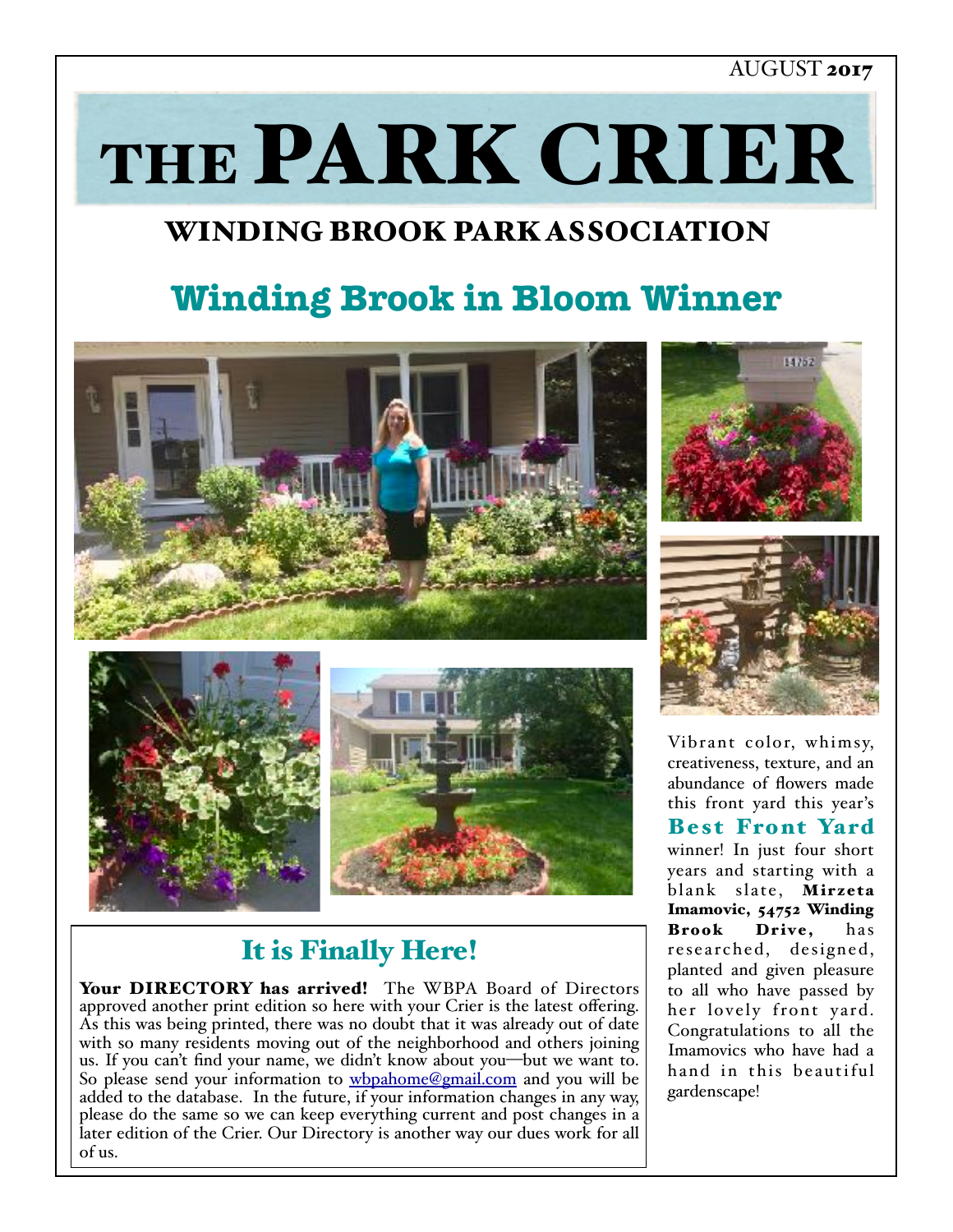### **President's Column**

**The insert you will find with this Crier is in lieu of Michael Miller's monthly column. Please take the time to read the i m p o r t a n t i n f o r m a t i o n h e wishes to impart to all residents. Don't miss out!**



# **Parking Cars in Front Yards**

**In order to keep Winding Brook an attractive place to live, please refrain from parking cars in your front yards and use the street or your driveway instead.** 

**Thank you!**

## **WBPA Board**

*Michael Miller, President Tammy Emery, Vice President Laurel Eslinger, Secretary Bill Bagatini, Treasurer*

**Mike Babcock—Sharon Burden—Brian Coffman— Cory Hankins—Josh Higginbotham—Scott Kashmarik—Kathy Smith**

**John Voor**

### **The Best of the Rest…**

#### BestFrontYard

- 1. **Imamovic** 54752 Winding Brook
- 2. Koziatek  $54701$  Winding Brook Putman 54706 Winding Brook Mackey 54736 Merrifield
- 3. **Spahic**  $54741$  Winding Brook Strasser 54610 Whisp.Oak
- 
- 4. Trimberger 54630 Whisp. Oak<br>5. Brill 15399 Carriage Lane 15399 Carriage Lane

#### Best Use of Flowers

- 1. Koziatek 54701 Winding Brook
- 2. **Imamovic** 54752 Winding Brook
- 3. **Buhr**  $15311$  Fox Run<br>4. **Hall**  $54720$  Merrifie
- 
- Hall 54720 Merrifield<br>Spahic 54741 Winding Br 54741 Winding Brook
- 5. Catanzarite 15668 Winding Br.

- Best Mailbox<br>1. Spahic 54741 Win 54741 Winding Brook
- 2. **Imamovic**  $54754$  Winding Brook<br>**3. Sellers**  $15456$  Old Bedford
- 3. Sellers  $15456$  Old Bedford<br>4. Strasser  $54610$  Whisp. Oak
- 54610 Whisp. Oak
- 5. Trimberger  $54630$  Whisp. Oak
	- Mackey 54736 Merrifield



**Little Free Libraries**<br>An exciting new initiative may come to Winding Brook. Jennifer and Jared Dees were recently introduced to the concept of *Free Little Libraries*. The premise of the movement is to station little libraries (essentially large bird houses) around communities where people can swap and borrow books. A passerby can borrow books and/or trade them out one-to-one. The Dees checked it out and loved the concept. Here is a link if you want to learn more:

<http://littlefreelibraries.org> .

The cost and maintenance of the program is minimal. The libraries can be ordered online and cost anywhere from \$250-\$1000. The Dees plan to have a lemonade stand/book drive on August 18th (during evening rush hour) and August 19th from 10-12 to raise funds for a library (they will opt for the \$250 they will order the library and plan to place it on the northwest corner of their yard, 15690 Springmill, so that everyone would have easy access. Great idea!

#### Most Improved

Penrose 15561 Carriage Lane

#### Best Container

| 1. <b>Sellers</b>   | 15456 Old Bedford   |
|---------------------|---------------------|
| 2. Firth            | 15797 Branch Water  |
| 3. <b>Cavanaugh</b> | 15451 Carriage Ln.  |
| 4. <b>Koziatek</b>  | 54701 Winding Brook |
| 5. Spahic           | 54741 Winding Brook |

Imamovic 54752 Winding Brook



### **School Days!**

Wishing a great school year to all of our Winding Brook students!

Here are some starting days for some of the schools our students attend:

| <b>Marian</b>                       | August 15 |  |
|-------------------------------------|-----------|--|
| <b>St. Pius</b>                     | August 16 |  |
| St. Joseph H.S.                     | August 17 |  |
| <b>Stanley Clark</b>                | August 18 |  |
| $P-H-M$                             | August 23 |  |
| <b>Montessori Academy August 28</b> |           |  |

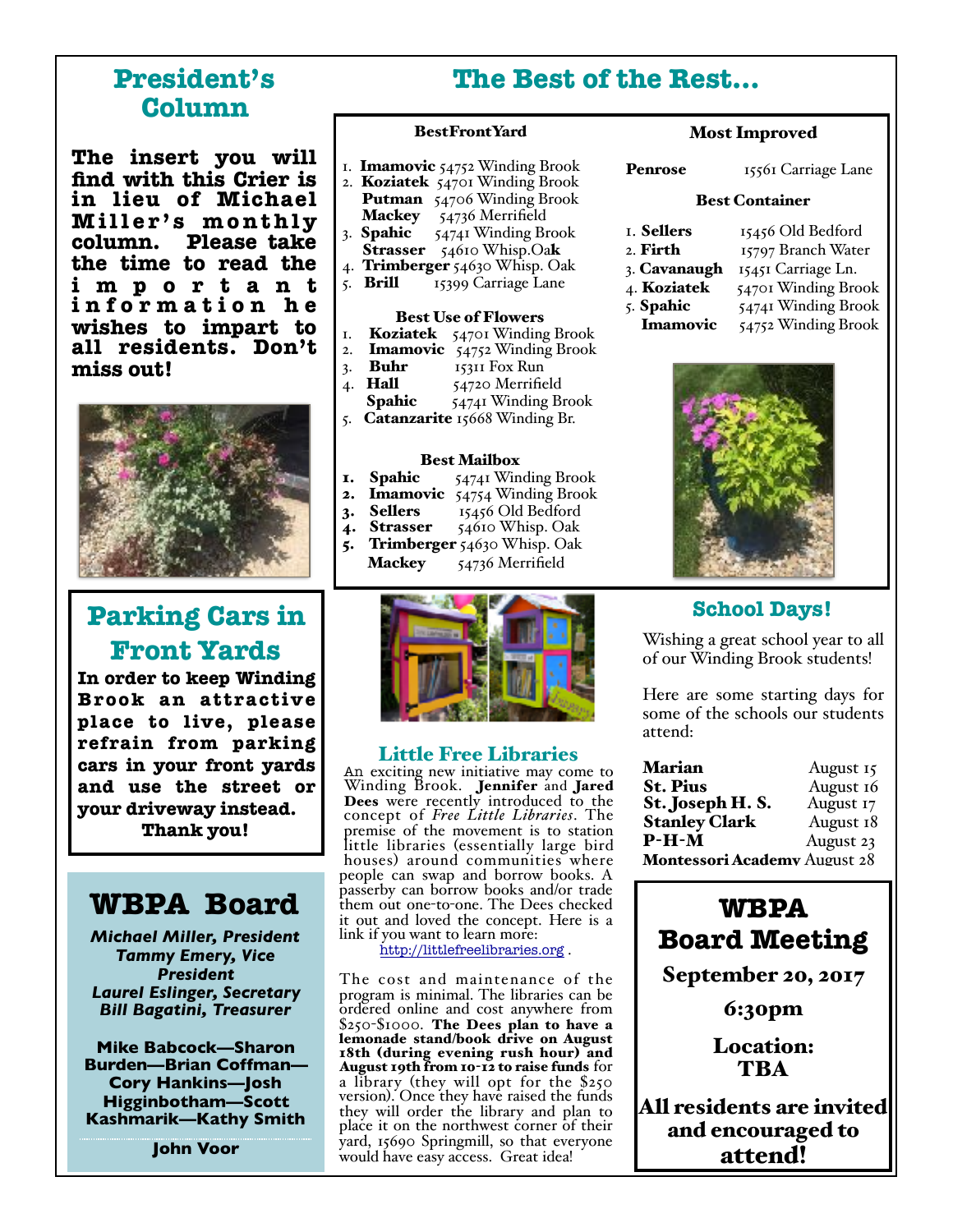### Most Improved

Brian and Holly Penrose, 15561 Carriage Lane, are this year's recipients of

### Most Improved Front Yard!



### **Coyote Sighting**

Is it a wolf, a German shepherd, a mixed breed neighborhood dog? It is a coyote which closely resembles other animals. One has been recently sighted in Winding Brook, specifically on Robin Lane, during a resident's early morning walk. Previous to that, it has been seen wandering the fields adjacent to Edison Lakes and observed there 3-4 times. We are not surprised to see wildlife here in our neighborhood but not typically a coyote. Please keep in mind that they feed on just about anything not having discriminating

# **AROUND THE PARK**

### Welcome!

Mary Putman recently moved here from Atlanta, GA. She is now a resident at 15630 Hearthstone Drive which puts her in close proximity to her son and his family who live at the corner of Winding Brook and Hearthstone.

All moved in to their new home at 15415 Old Bedford are Shawn and Jennifer Castaneda along with their son and dog. They lived in Main Street Village prior to moving to Winding Brook. Shawn is the owner of Aquarium Professionals and Jennifer is a bank mana ger/business lender. They enjoy fishing and spending time outdoors.

54751 Rustic Terrace is the new home for George and Mariah Cressy and their golden retriever. George is an attorney and Mariah is a content developer at Notre Dame. George has long roots in Winding Brook to say the least!

Now residing at 54747 Winding Brook Drive is Brian Krizder and his two children. They moved here from South Bend. Brian is an accountant and enjoys biking his free time

Lou and Ginni Gionfriddo have moved into 15595 Hearthstone Drive leaving Vienna, VA behind. They are both retired—Lou was a federal government contractor in the IT field and Ginni worked for the Fairfax County, Virginia School Corporation. Ginni is the daughter of Clem Miller who along with George Cressy developed Winding Brook way back when. She has three siblings and several nieces and nephews here in the neighborhood who she and Lou enjoy spending time with. They miss the children and grandchildren they left behind in Virginia but don't miss the hectic pace, the crazy traffic and the high prices are now in their past. Lou and Ginni enjoy reading, walking, and socializing with the family and are very happy to be back in Winding Brook—Ginni grew up here in a house near the end of Winding Brook Drive

Mark your calendars We dnesday, August 16 and join your neighbors for a Winding Brook Event in the Park. See the enclosure for all of the details!



taste hence our pets and children are at risk when they are around. This particular coyote has salt and pepper grey fur, is rail thin, low tail, and needle sharp teeth. In case you see something you may think could be a coyote but are not sure, keep in mind that dogs run with their tails up and coyotes with their tails down. They are scavengers and predators—please don't feed them. If you have a sighting, please keep us informed.